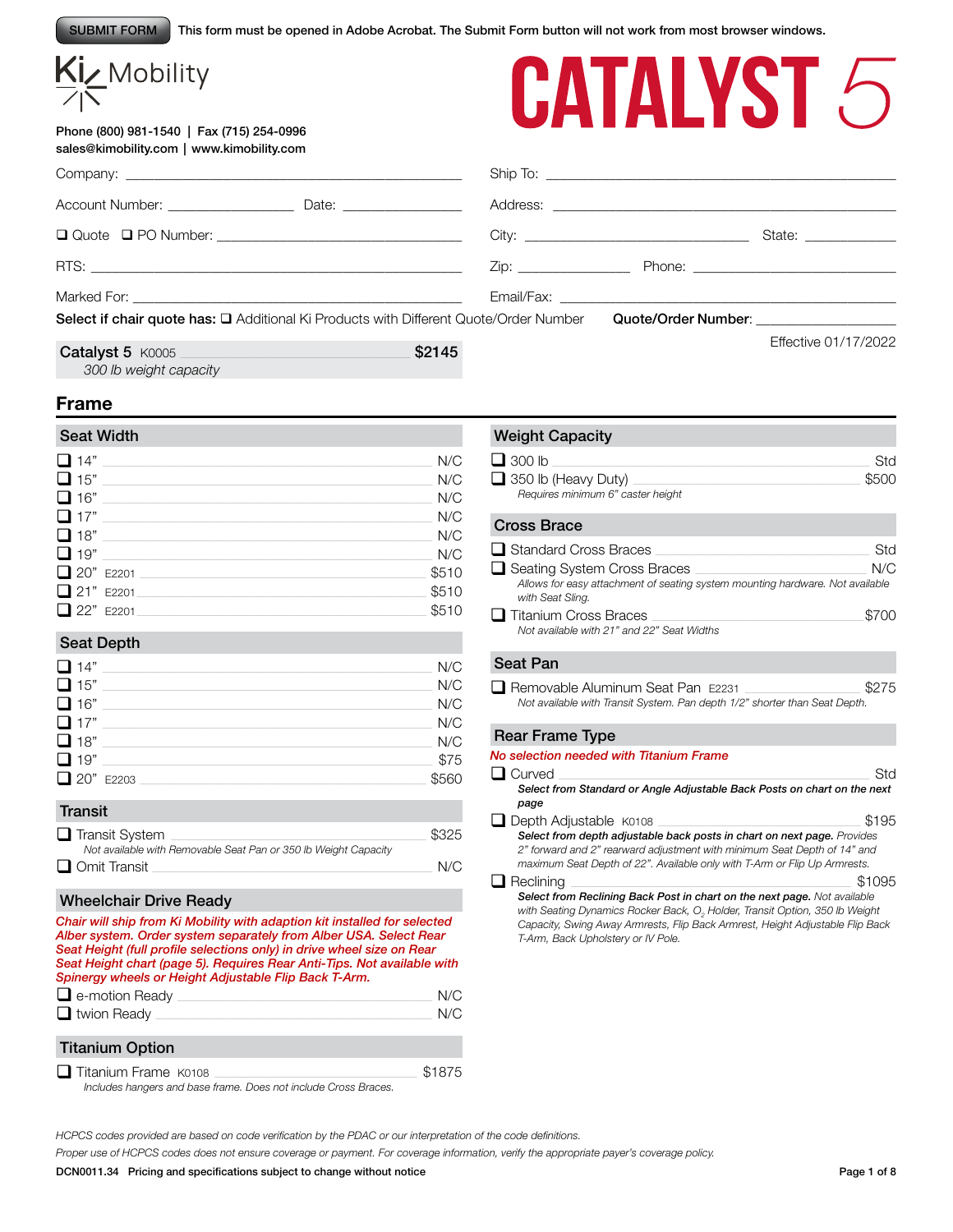# **Backrest**

# Back Post / Height Range / Back Height

| Depth Adjustable not available with Titanium Frame. |                            |                        |             |                |             |             |
|-----------------------------------------------------|----------------------------|------------------------|-------------|----------------|-------------|-------------|
| Price                                               | <b>Height Range</b>        | <b>Back Height</b>     |             |                |             |             |
|                                                     | $\Box$ Short 3,4           | $\Box$ 8.5             | $\Box$ 9.5  | $\square$ 10.5 | $\Box$ 11.5 |             |
| N/C                                                 | $\Box$ Medium <sup>4</sup> | $\Box$ 12.5 $^{\circ}$ | $\Box$ 13.5 | $\Box$ 14.5    | $\Box$ 15.5 |             |
|                                                     | $\Box$ Tall                | $\Box$ 16.5            | $\Box$ 17.5 | $\Box$ 18.5    | $\Box$ 19.5 |             |
| \$185                                               | $\Box$ Short 4             | $\Box$ 14              | $\Box$ 15   | $\Box$ 16      |             |             |
|                                                     | $\Box$ Medium <sup>4</sup> | $\Box$ 16              | $\Box$ 17   | $\Box$ 18      |             |             |
|                                                     | $\Box$ Tall                | $\Box$ 18              | $\Box$ 19   | $\Box$ 20      |             |             |
| N/C                                                 | $\Box$ Short               | $\Box$ 20              |             |                |             |             |
|                                                     | $\Box$ Tall                | $\Box$ 24              |             |                |             |             |
|                                                     | $\Box$ Short 1             | $\Box$ 13              | $\Box$ 14   | $\Box$ 15      | $\Box$ 16   | $\Box$ 17   |
| \$85                                                | $\Box$ Medium              | $\Box$ 16              | $\Box$ 17   | $\Box$ 18      | $\Box$ 19   | $\Box$ 20   |
|                                                     | $\Box$ Tall                | $\Box$ 20 $8$          | $\Box$ 21 5 | $\Box$ 22.5    | $\Box$ 23 5 | $\Box$ 24 5 |
| N/C                                                 | $\Box$ Short               | $\Box$ 22              |             |                |             |             |
|                                                     | $\Box$ Tall                | $\Box$ 26              |             |                |             |             |
|                                                     |                            |                        |             |                |             |             |

**<sup>1</sup>***Not available with Seating Dynamics Rocker Back*

**<sup>2</sup>***Not available with Standard Back Upholstery*

**<sup>3</sup>***Not available with Tension Adjustable Back Upholstery*

**<sup>4</sup>***Not available with Standard Back Upholstery in combination with 21" and 22" Seat Widths*

<sup>6</sup> Not available with Tension Adjustable Back Upholstery in combination with 22" Seat Width<br><sup>7</sup> Not available with O<sub>2</sub> Holder, Transit Option, 350 lb Weight Capacity, Swing Away Armrests,<br><sup>8</sup> Not available with Angle Adj <sup>7</sup> Not available with O<sub>2</sub> Holder, Transit Option, 350 lb Weight Capacity, Swing Away Armrests, Flip Back Armrest, Height Adjustable Flip Back T-Arm or IV Pole

**<sup>9</sup>***Not available with Tension Adjustable Back Upholstery in combination with Angle Adjustable Locking Extendable Flip Up Armrests*

#### Reclining Back Post Option

*Select options below if Reclining Back is selected on chart above. Recline angle range is 0º - 65º.*

Gas Spring:  $\Box$  Standard Spring

 $\Box$  Heavy Duty Spring

### Standard Back Post

| Select option below only if a Standard Back Post option is selected on<br>chart above |       |
|---------------------------------------------------------------------------------------|-------|
| $\Box$ Straight with Push Handle                                                      | Std   |
| $\Box$ Straight without Push Handle                                                   | N/C   |
| $\Box$ 8° Bend with Push Handle<br>Not available with Short Back Height Range         | \$30  |
| Straight with Fold Down Push Handle<br>Not available with 350 lb Weight Capacity      | \$125 |
| <b>Push Handle Ontions</b>                                                            |       |

### Push Handle Options

#### *Not available with Stroller Handle Back Post, Straight Back Post with Fold Down Push Handle, Reclining Back Post or 350 lb Weight Capacity*

| $\Box$ Low Profile Push Handle        | \$85 |
|---------------------------------------|------|
| 2" shorter than standard push handles |      |

### Depth Adjustable Back Post Options

| Options below may be selected only if a Depth Adjustable back post<br>option is selected on the chart above |        |
|-------------------------------------------------------------------------------------------------------------|--------|
| $\Box$ Removable Stroller Handle Extension                                                                  | \$85   |
| Not available with Height Adjustable Straight with Push Handle Back Post                                    |        |
| □ Seating Dynamics Rocker Back, K0108                                                                       | \$1005 |

q Seating Dynamics Rocker Back K0108 \_\_\_\_\_\_\_\_\_\_\_\_\_\_\_\_\_\_\_\_\_\_\_\_\_\_\_\_\_\_\_\_\_\_ \$1995 *Available only with T-Arms*

### Back Upholstery

| Not available with Reclining or Stroller Handle Back Post. If selecting<br>both upholstery and Axiom Back, the upholstery will be installed. |          |  |  |  |  |
|----------------------------------------------------------------------------------------------------------------------------------------------|----------|--|--|--|--|
| $\Box$ Standard                                                                                                                              | Std      |  |  |  |  |
| Tension Adjustable E2611                                                                                                                     |          |  |  |  |  |
| $\Box$ Standard Cover                                                                                                                        | \$315    |  |  |  |  |
| $\Box$ Air Mesh Breathable Cover                                                                                                             | \$390    |  |  |  |  |
| Omit Back Upholstery                                                                                                                         | $-$ \$10 |  |  |  |  |

#### Military Patch

| Attached only if ordered with Tension Adjustable Back Upholstery           |       |
|----------------------------------------------------------------------------|-------|
| <b>US Military Service Patch</b>                                           | \$90  |
| Army Navy Narines Air Force C Coast Guard                                  |       |
| $\Box$ US Purple Heart Patch                                               | \$90  |
| Purple Heart with Military Service Patch Combo                             | \$145 |
| $\Box$ Army $\Box$ Navy $\Box$ Marines $\Box$ Air Force $\Box$ Coast Guard |       |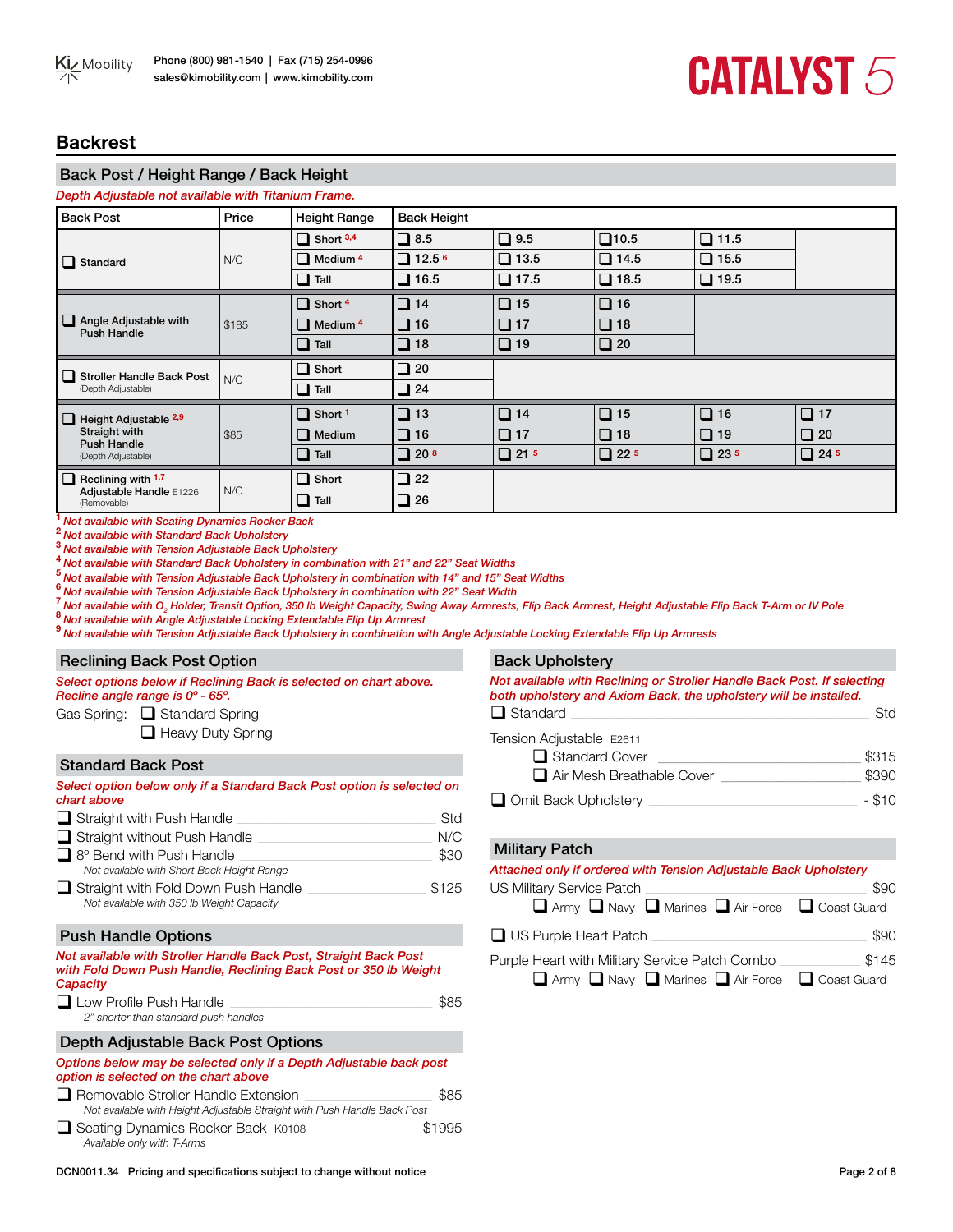# **Frame Type / Footrest**

| <b>Frame Type</b>      |     |
|------------------------|-----|
| $\Box$ Swing Away      | N/C |
| Super Low - Swing Away | N/C |
| $\Box$ Fixed Front     | N/C |

| Minimum Front Seat Height with Front Mount Hangers   |              |        |        |        |       |            |  |  |  |
|------------------------------------------------------|--------------|--------|--------|--------|-------|------------|--|--|--|
| Hanger Length                                        | Short        |        | Medium |        | Long  |            |  |  |  |
| Hanger Bend                                          | $70^{\circ}$ | 80/90° | 70°    | 80/90° | 70°   | $80^\circ$ |  |  |  |
| Minimum Front Seat Height<br>with Standard Selection | 13.5"        | 13.5"  | 14"    | 15"    | 16"   | 17"        |  |  |  |
| Minimum Front Seat Height<br>with 3" Extension       | 14.5"        | 16"    | 16.5"  | 18"    | 18.5" | 20"        |  |  |  |

# Hanger / Front Frame Bend

| l Frame      | Hanger                                     | $60^{\circ}$ | 70° | $80^\circ$ | $90^{\circ}$ | Retail   |
|--------------|--------------------------------------------|--------------|-----|------------|--------------|----------|
|              | <b>Extension Tube Mount</b>                |              |     |            |              | Std      |
| Swing        | <b>Front Mount</b>                         |              |     |            |              | N/C      |
| Away         | Pro Elevating Leg Rests<br>(PRO ELR) E0990 |              |     |            |              | \$295    |
|              | <b>Omit Hangers</b>                        |              |     |            |              | $-$ \$20 |
| <b>Fixed</b> | <b>Extension Tube Mount</b>                |              |     |            |              | N/C      |
|              | Not available with 7" or 9" castors        |              |     |            |              |          |

**<sup>1</sup>***Not available with 7" or 8" casters* **<sup>2</sup>***Not available with Titanium Frame*

### PRO ELR Cover

*Available only on PRO ELR*

 $\Box$  Gel Pad Cover

# Footrest / Extension / Seat to Footrest Length

*Select Extension and Seat to Footrest Length in row corresponding to desired Footrest. Footrest Length of at least 2.5" shorter than Front Seat Height recommended. Extension Tube Hangers and Fixed Front Frame measurements are based on 70º Hanger / Front Frame Bend.* 

| Footrest                                   | Extension                                 |               | Seat to Footrest Length    |              |             |             |             |                |             |             |                |                                |                |
|--------------------------------------------|-------------------------------------------|---------------|----------------------------|--------------|-------------|-------------|-------------|----------------|-------------|-------------|----------------|--------------------------------|----------------|
| <b>Extension Tube</b>                      | $\Box$ Short                              | $\Box$ 11     | $\Box$ 11.5                | $\Box$ 12    | $\Box$ 12.5 | $\Box$ 13   | $\Box$ 13.5 | $\Box$ 14      | $\Box$ 14.5 | $\Box$ 15   |                |                                |                |
| Hangers                                    | $\Box$ Medium                             | $\Box$ 13     | $\Box$ 13.5                | $\Box$ 14    | $\Box$ 14.5 | $\Box$ 15   | $\Box$ 15.5 | $\Box$ 16      | $\Box$ 16.5 | $\Box$ 17   |                |                                |                |
| $(60^{\circ}, 70^{\circ}, 80^{\circ})$     | $\Box$ Long                               | $\Box$ 15.5   | $\Box$ 16                  | $\Box$ 16.5  | $\Box$ 17   | $\Box$ 17.5 | $\Box$ 18   | $\Box$ 18.5    | $\Box$ 19   | $\Box$ 19.5 |                |                                |                |
|                                            |                                           |               | <b>Standard Selections</b> |              |             |             |             |                |             |             |                | Requires 3" Extension for \$35 |                |
|                                            | $\Box$ Short                              | $\Box$ 5      | $\Box$ 5.5                 | $\Box$ 6     | $\Box$ 6.5  | $\square$ 7 |             |                |             |             | $\square$ 10   | $\Box$ 10.5                    | $\Box$ 11      |
|                                            | $(70^{\circ}, 80^{\circ}, 90^{\circ})$    | $\Box$ 7.5    | $\Box$ 8                   | $\Box$ 8.5   | $\square$ 9 | $\Box$ 9.5  |             |                |             |             | $\square$ 11.5 | $\Box$ 12                      | $\square$ 12.5 |
| <b>Front Mount</b><br>Hangers <sup>1</sup> | $\Box$ Medium                             | $\square$ 5   | $\Box$ 5.5                 | $\Box$ 6     | $\Box$ 6.5  | $\Box$ 7    | $\Box$ 7.5  | $\Box$ 8       |             |             |                | $\Box$ 12.5                    | $\Box$ 13      |
|                                            | $(70^{\circ}, 80^{\circ}, 90^{\circ})$    | $\Box$ 8.5    | $\square$ 9                | $\Box$ 9.5   | $\Box$ 10   | $\Box$ 10.5 | $\Box$ 11   | $\square$ 11.5 |             |             | $\Box$ 13.5    | $\Box$ 14                      | $\square$ 14.5 |
|                                            | $\Box$ Long<br>$(70^{\circ}, 80^{\circ})$ | $\square$ 5   | $\Box$ 5.5                 | $\Box$ 6     | $\Box$ 6.5  | $\square$ 7 | $\Box$ 7.5  | $\Box$ 8       | $\Box$ 8.5  | $\Box$ 9    | $\Box$ 14      | $\Box$ 14.5                    | $\Box$ 15      |
|                                            |                                           | $\Box$ 9.5    | $\Box$ 10                  | $\Box$ 10.5  | $\Box$ 11   | $\Box$ 11.5 | $\Box$ 12   | $\Box$ 12.5    | $\Box$ 13   | $\Box$ 13.5 | $\square$ 15.5 | $\Box$ 16                      | $\Box$ 16.5    |
| PRO ELR Low                                | $\Box$ Short                              | $12 - 17.5$   |                            |              |             |             |             |                |             |             |                |                                |                |
| <b>Pivot Setting</b>                       | $\Box$ Long                               | $15 - 21$     |                            |              |             |             |             |                |             |             |                |                                |                |
| PRO ELR High                               | $\Box$ Short                              | $10.5 - 15.5$ |                            |              |             |             |             |                |             |             |                |                                |                |
| <b>Pivot Setting</b>                       | $\Box$ Long                               | $13 - 19$     |                            |              |             |             |             |                |             |             |                |                                |                |
| <b>Fixed Front</b>                         | $\Box$ Short                              | $\Box$ 11.5   | $\Box$ 12                  | $\Box$ 12.5  | $\Box$ 13   | $\Box$ 13.5 | $\Box$ 14   | $\Box$ 14.5    | $\Box$ 15   |             |                |                                |                |
| Frame                                      | $\Box$ Medium                             | $\Box$ 13     | $\Box$ 13.5                | $\square$ 14 | $\Box$ 14.5 | $\Box$ 15   | $\Box$ 15.5 | $\Box$ 16      | $\Box$ 16.5 | $\Box$ 17   |                |                                |                |
| $(70^{\circ}, 80^{\circ})$                 | $\Box$ Long                               | $\Box$ 15.5   | $\Box$ 16                  | $\Box$ 16.5  | $\Box$ 17   | $\Box$ 17.5 | $\Box$ 18   | $\Box$ 18.5    | $\Box$ 19   | $\Box$ 19.5 |                |                                |                |

**<sup>1</sup>** *Not available with Titanium Frame. See Minimum Front Seat Height chart above.*

### 3" Extension

| <b>Available only with Front Mount Hangers.</b>                                                       |       |
|-------------------------------------------------------------------------------------------------------|-------|
| $\Box$ 3" Extension                                                                                   | \$35  |
| $\Box$ 3" Extension (Provided as Parts)                                                               | \$35  |
| Footplate                                                                                             |       |
| $\Box$ Composite                                                                                      | N/C   |
| Not available with Front Mount Hanger or PRO ELR                                                      |       |
| $\Box$ Composite Angle Adjustable $K0040$                                                             | \$190 |
| Not available with Front Mount Hanger or 14" Seat Width                                               |       |
| Aluminum Angle Adjustable K0040                                                                       | \$190 |
| Aluminum Locking Multi-Angle Adjustable K0108<br>Available only with Front Mount Hanger               | \$300 |
| $\Box$ One Piece Flip Up Angle Adjustable $K0040$<br>Not available with Front Mount Hanger or PRO ELR | \$190 |

DCN0011.34 Pricing and specifications subject to change without notice Page 3 of 8

### Hanger Release

# *If no selection is made Classic Hanger Release will be used*

| □ Classic              |     |
|------------------------|-----|
| $\Box$ 4-Way - In line | N/C |

*See reference A below. Not available with PRO ELR.*

q 4-Way - Out \_\_\_\_\_\_\_\_\_\_\_\_\_\_\_\_\_\_\_\_\_\_\_\_\_\_\_\_\_\_\_\_\_\_\_\_\_\_\_\_\_\_\_\_\_\_\_\_\_\_\_\_\_\_\_\_\_\_\_\_\_\_\_\_\_\_\_\_\_\_\_\_\_\_\_\_\_\_\_\_\_\_\_\_\_\_\_\_\_ N/C

*See reference B below. Not available with PRO ELR.*

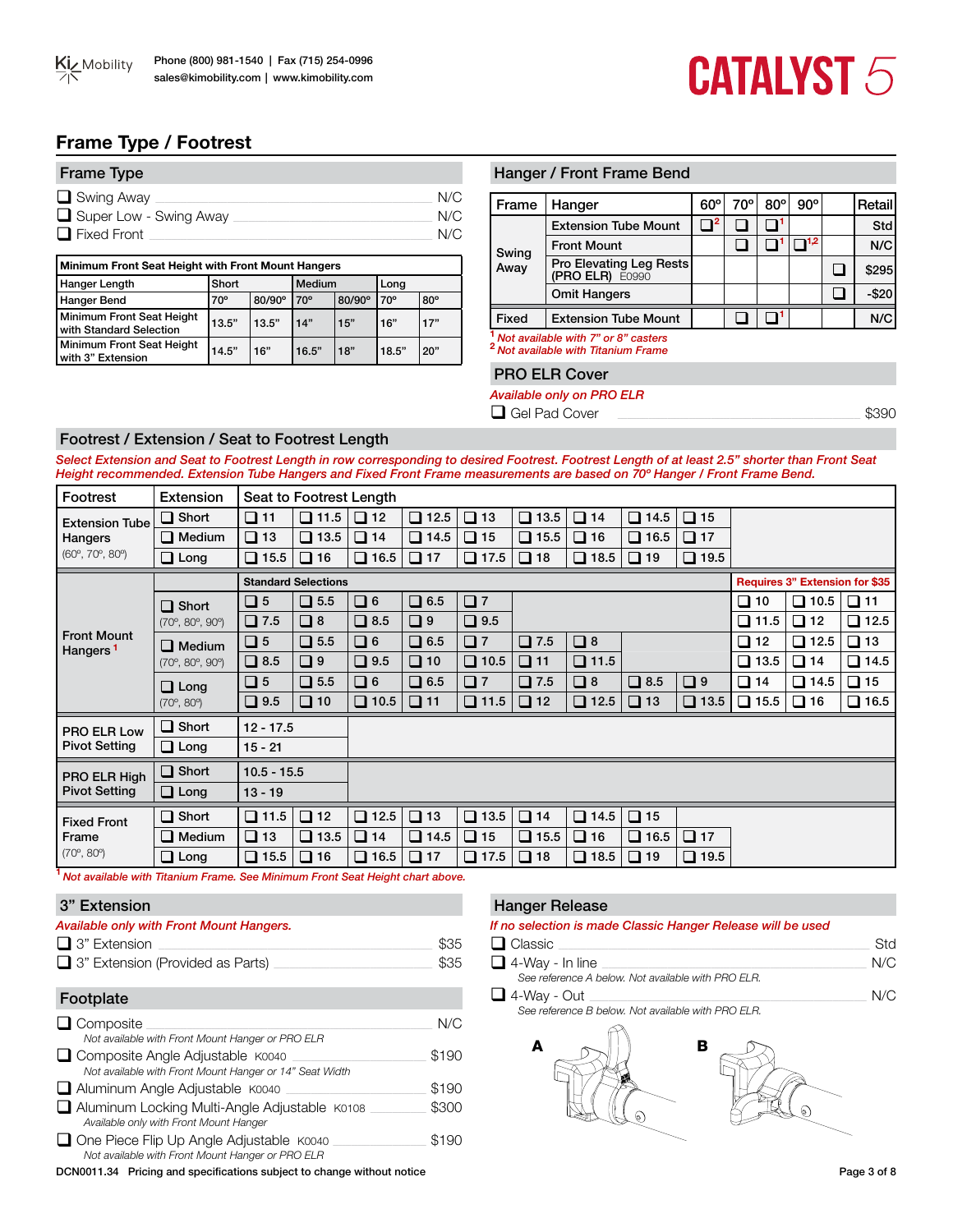# **Frame Type / Footrest** continued

| Heel Loop                                                       |       |
|-----------------------------------------------------------------|-------|
| Not available with One Piece Flip Up Angle Adjustable Footplate |       |
| $\Box$ Heel Loops E0951                                         | \$40  |
| Adjustable Heel Loops E0951                                     | \$50  |
| $\Box$ Omit Heel Loops                                          | N/C   |
| <b>Calf Strap</b>                                               |       |
| $\Box$ Velcro Adjustable $K0038$                                | \$40  |
| Padded Velcro Adjustable K0038                                  | \$68  |
| □ Bodypoint Padded AeroMesh K0038                               | \$118 |

| <b>Residual Limb Support</b> |                 |                            |                                                        |
|------------------------------|-----------------|----------------------------|--------------------------------------------------------|
| Residual Limb Support E1020  |                 |                            |                                                        |
| $\Box$ Right and Left        |                 |                            | \$790                                                  |
| $\Box$ Left                  |                 | $$395$ $\Box$ Right $\Box$ | \$395                                                  |
|                              |                 |                            | □ Omit Left Hanger _ -\$10 □ Omit Right Hanger _ -\$10 |
| Cover                        |                 |                            |                                                        |
| $\Box$ Smooth                | $\Box$ Air Mesh |                            | $\Box$ Smooth $\Box$ Air Mesh                          |
| Pad Size                     |                 |                            |                                                        |
| $\Box$ 5 x 8                 | $\Box$ 9 x 14   | $\Box$ 5 x 8               | $\Box$ 9 x 14                                          |
| $\Box$ 7 x 10                | $\Box$ 11 x 10  | $\Box$ 7 x 10              | $\Box$ 11 x 10                                         |
| $19\times$ 10                | $\Box$ 11 x 14  | $9 \times 10$              | $11 \times 14$                                         |

# **Front Seat Height and Casters**

# Caster Size / Front Frame Type / Front Seat Height

*Select Front Seat Height in row corresponding to desired caster size. Note: Selections in first three Front Seat Height columns use Super Low Front Frame. Super Low Front Frame not available with Titanium Frame or Fixed Front Frame.* 

| Caster | <b>Front Seat Height</b> |                            |                       |           |                             |           |             |               |             |           |             |           |                       |  |
|--------|--------------------------|----------------------------|-----------------------|-----------|-----------------------------|-----------|-------------|---------------|-------------|-----------|-------------|-----------|-----------------------|--|
| Size   |                          | Uses Super Low Front Frame |                       |           |                             |           |             |               |             |           |             |           |                       |  |
| 4"     | $\Box$ 13.5              | $\Box$ 14                  | $\Box$ 14.5 $\Box$ 15 |           | $\Box$ 15.5 $\Box$ 16       |           | $\Box$ 16.5 | $\sqrt{ }$ 17 |             |           | $\Box$ 18.5 | $\Box$ 19 | $\Box$ 19.5 $\Box$ 20 |  |
| 5"     | $\Box$ 14.5              | $\Box$ 15                  | $\Box$ 15.5 $\Box$ 16 |           | $\boxed{16.5} \boxed{)} 17$ |           | $\Box$ 17.5 | $\Box$ 18     |             |           | $\Box$ 19.5 | $\Box$ 20 | $\Box$ 20.5           |  |
| 6"     | $\Box$ 15.5              | $\Box$ 16                  | $\Box$ 16.5           | $\Box$ 17 |                             |           | $\Box$ 18.5 | $\Box$ 19     | $\Box$ 19.5 | $\Box$ 20 | $\Box$ 20.5 | $\Box$ 21 |                       |  |
| 7"     | $\Box$ 17                | $\Box$ 17.5                |                       | $\Box$ 18 | $\Box$ 18.5 $\Box$ 19       |           | $\Box$ 19.5 | $\Box$ 20     |             |           |             |           |                       |  |
| 8"     | $\Box$ 17.5              | $\Box$ 18                  | $\Box$ 18.5           | $\Box$ 19 | $\Box$ 19.5                 | $\Box$ 20 | $\Box$ 20.5 | $\Box$ 21     |             |           |             |           |                       |  |

### Caster

|                     |                             | <b>Caster Size</b> |    |    |    |    |    |  |  |  |
|---------------------|-----------------------------|--------------------|----|----|----|----|----|--|--|--|
|                     |                             | Price              | 4" | 5" | 6" | 7" | 8" |  |  |  |
|                     | .75" Rollerblade            | N/C                |    |    |    |    |    |  |  |  |
|                     | .75" Lighted Rollerblade    | \$70               |    |    |    |    |    |  |  |  |
|                     | 1" Poly                     | N/C                |    |    |    |    |    |  |  |  |
| $\overline{I}$ ype  | 1" Poly Aluminum            | \$110              |    |    |    |    |    |  |  |  |
|                     | 1" Pneumatic                | \$85               |    |    |    |    |    |  |  |  |
| Caster <sup>-</sup> | 1.5" Poly                   | \$50               |    |    |    |    |    |  |  |  |
|                     | 1.5" Soft Roll Aluminum     | \$185              |    |    |    |    |    |  |  |  |
|                     | 2" Poly                     | \$70               |    |    |    |    |    |  |  |  |
|                     | 2" Pneumatic w/ Foam Insert | \$225              |    |    |    |    |    |  |  |  |

# Fork Stem

| ו ושיש או שי                                                                                                          |     |
|-----------------------------------------------------------------------------------------------------------------------|-----|
| $\Box$ Best Fit                                                                                                       | Std |
| Ki Mobility will pick Fork and Stem combination to optimize performance based<br>on Caster Size and Front Seat Height |     |
| $\Box$ Standard Fork Stem                                                                                             | N/C |
| $\Box$ 3/4" Longer Fork Stem                                                                                          | N/C |
| $\Box$ 1 1/2" Longer Fork Stem                                                                                        | N/C |
| Caster Housing                                                                                                        |     |

# r no q Standard \_\_\_\_\_\_\_\_\_\_\_\_\_\_\_\_\_\_\_\_\_\_\_\_\_\_\_\_\_\_\_\_\_\_\_\_\_\_\_\_\_\_\_\_\_\_\_\_\_\_\_\_\_\_\_\_\_\_\_\_\_\_\_\_\_\_\_\_\_\_\_\_\_\_\_\_\_\_\_\_\_\_\_\_\_\_\_\_\_\_\_\_\_\_\_ N/C  $\Box$  Performance

*Not available with 350 lb Weight Capacity*

| Maximum Seat Dump Reference<br>(Front Seat Height minus Rear Seat Height) |      |     |     |      |      |      |      |
|---------------------------------------------------------------------------|------|-----|-----|------|------|------|------|
| <b>Seat Depth</b>                                                         | 14"  | 15" | 16" | 17"  | 18"  | 19"  | 20"  |
| Maximum Dump<br><b>Standard Caster Housing</b>                            | 1.5" | つ"  | つ"  | つ"   | 2.5" | 2.5" | 2.5" |
| Maximum Dump<br>Performance Caster Housing                                | 3"   | 3"  | 3"  | 3.5" | 3.5" | Δ"   | 4"   |
| . .<br>__                                                                 |      | .   |     | ___  |      |      | . .  |

*Depending on configuration, chairs with Fixed Front Frame Type may achieve up to an additional .75"*

# Fork Options

| $\Box$ Frog Legs Suspension Fork                                                                                                                                                                          | \$450 |
|-----------------------------------------------------------------------------------------------------------------------------------------------------------------------------------------------------------|-------|
| Available only with 4", 5" or 6" Caster Sizes. Not available with Caster Pin Locks,<br>350 lb Weight Capacity, 2" Poly caster or 2" Pneumatic w/ Foam Insert caster.                                      |       |
| □ User Weight Under 80 lbs                                                                                                                                                                                |       |
| $\Box$ User Weight 80 - 120 lbs                                                                                                                                                                           |       |
| $\Box$ User Weight 120 - 160 lbs                                                                                                                                                                          |       |
| $\Box$ User Weight 160 - 220 lbs                                                                                                                                                                          |       |
| $\Box$ User Weight 220 - 260 lbs                                                                                                                                                                          |       |
| $\Box$ User Weight 260 - 300 lbs                                                                                                                                                                          |       |
| $\Box$ Frog Legs II Suspension System                                                                                                                                                                     | \$450 |
| Lightweight shock absorbing fork. Available only with 4", 5" or 6" Caster Sizes.<br>Not available with Caster Pin Locks, 350 lb Weight Capacity, 2" Poly caster or 2"<br>Pneumatic w/ Foam Insert caster. |       |
| Caster Pin Locks K0073                                                                                                                                                                                    | \$195 |
| Not available with Performance Caster Housing, 1 1/2" Longer Fork Stem or                                                                                                                                 |       |

*Frog Legs Fork*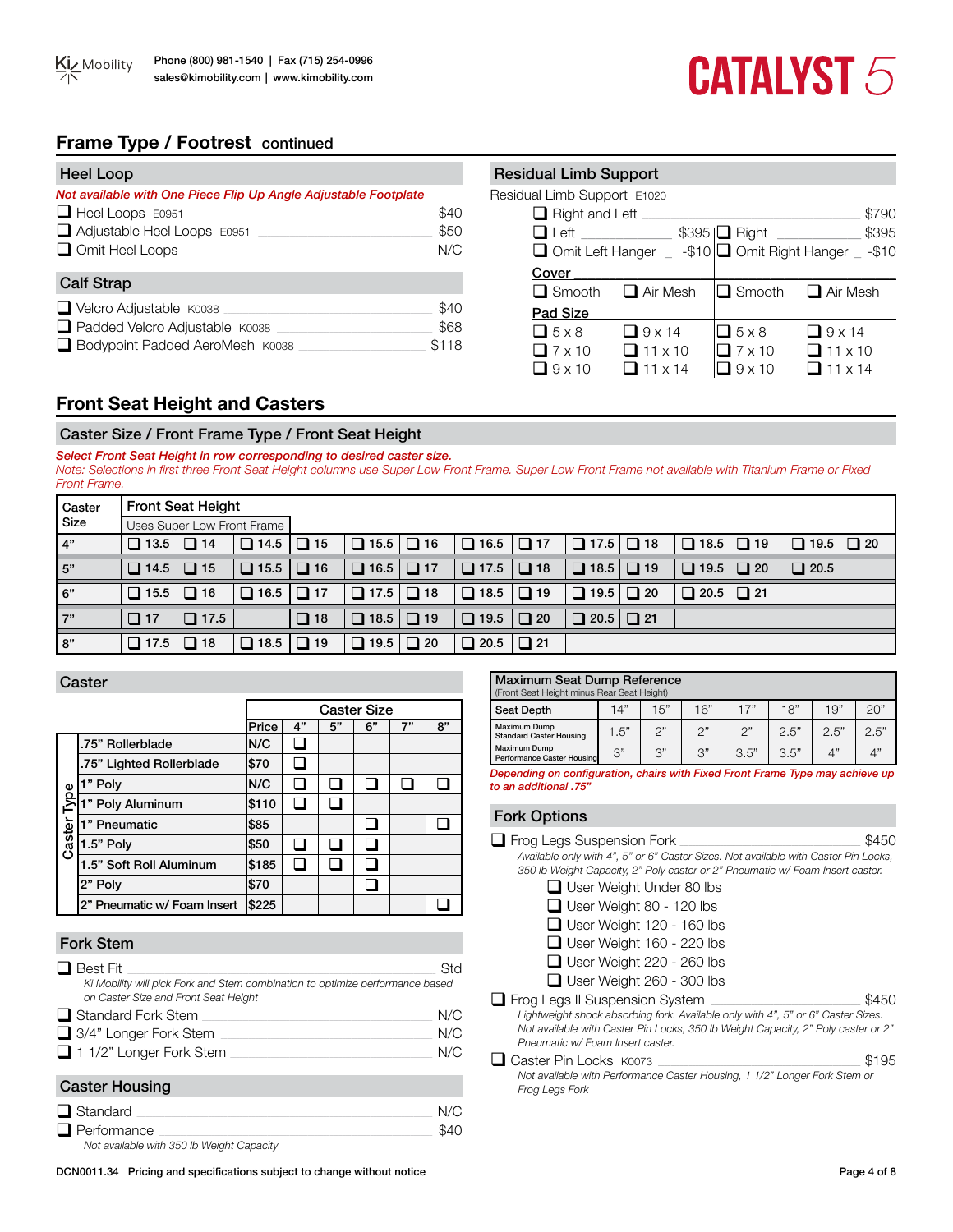

# **Wheel Locks**

| <b>Wheel Lock</b>                                                                                                                                                                                                                                      |       |
|--------------------------------------------------------------------------------------------------------------------------------------------------------------------------------------------------------------------------------------------------------|-------|
| $\Box$ Push to Lock                                                                                                                                                                                                                                    | Std   |
| $\Box$ Push to Lock Flush Mount                                                                                                                                                                                                                        | N/C   |
| $\Box$ Pull to Lock                                                                                                                                                                                                                                    | N/C   |
| $\Box$ Low Profile Scissor Lock<br>Not available with Low Poly, Full Poly or Sentinel Solid tires                                                                                                                                                      | \$65  |
| $\Box$ Short Thro Scissor Lock                                                                                                                                                                                                                         | \$110 |
| $\Box$ Drum Brake E2228                                                                                                                                                                                                                                | \$560 |
| Available only with 20", 22" and 24" MAXX Performance Spoke wheels. Not<br>available with Reclining Backrest, Straight without Push Handle or Straight with<br>Fold Down Push Handle Back Posts, or Low Profile Push Handle. Axle is Quick<br>Release. |       |

Dual - Drum Brake E2228\_\_\_\_\_\_\_\_\_\_\_\_\_\_\_\_\_\_\_\_\_\_\_\_\_\_\_\_\_\_\_\_\_\_\_\_\_\_\_\_\_\_\_\_\_\_\_\_\_\_\_\_\_\_\_\_\_\_\_\_\_\_\_\_\_\_\_ \$660 *Available only with 20", 22" and 24" MAXX Performance Spoke wheels. Not available with Reclining Backrest, Straight without Push Handle or Straight with Fold Down Push Handle Back Posts, or Low Profile Push Handle. Axle is Quick Release.*  $\Box$  Push to Lock  $\Box$  Pull to Lock  $\Box$  Omit Wheel Locks Wheel Lock Options q Extension Handles E0961 \_\_\_\_\_\_\_\_\_\_\_\_\_\_\_\_\_\_\_\_\_\_\_\_\_\_\_\_\_\_\_\_\_\_\_\_\_\_\_\_\_\_\_\_\_\_\_\_\_\_\_\_\_\_\_\_\_\_\_\_\_\_\_\_ \$75 *Available only with Push to Lock or Pull to Lock Wheel Locks*  $\Box$  Grade Aids  $E0974$   $\Box$ 

*Available only with Push to Lock Wheel Locks and Pneumatic or Pneumatic with Airless Insert tires*

# **Rear Seat Height and Wheels**

# Wheel Size / Tire Profile / Rear Seat Height

*Select Rear Seat Height in row corresponding to Wheel Size and Tire Profile. 14" Seat Depth not available with 24", 25" or 26" wheel sizes.*  O Requires Universal Axle Plate Q Any axle plate can be used (Universal, Amputee, One Arm Drive)

| Wheel<br>Size | Tire<br>Profile | <b>Rear Seat Height</b>    |                          |                  |                          |                 |              |                 |                |                  |                 |
|---------------|-----------------|----------------------------|--------------------------|------------------|--------------------------|-----------------|--------------|-----------------|----------------|------------------|-----------------|
|               | Low             | $Q$ 11.5                   | $\Box$ 12 <sup>1</sup>   | 12.5<br>$\Omega$ | $\Box$ 13 <sup>1</sup>   | $Q$ 13.5        | ❏<br>14      | $Q$ 14.5        | $\Box$ 15      | $\Omega$<br>15.5 | $\bigcirc$ 16   |
| 20"           | Full            | $\bigcirc$ 12              | $\Box$ 12.5 <sup>1</sup> | $\bigcirc$ 13    | $\Box$ 13.5 <sup>1</sup> | $Q$ 14          | $\Box$ 14.5  | $\bigcirc$ 15   | $\Box$ 15.5    | $\bigcirc$ 16    | $Q$ 16.5        |
| 22"           | Low             | $\Omega$ 12.5              | $\Box$ 13 <sup>1</sup>   | $\bigcirc$ 13.5  | $\Box$ 14 <sup>1</sup>   | $Q$ 14.5        | $\Box$ 15    | $\bigcirc$ 15.5 | $\Box$ 16      | $\bigcirc$ 16.5  | $\bigcirc$ 17   |
|               | Full            | $\bigcirc$ 13              | $\Box$ 13.5 <sup>1</sup> | $\bigcirc$ 14    | $\Box$ 14.5 <sup>1</sup> | $\bigcirc$ 15   | $\Box$ 15.5  | $Q$ 16          | $\Box$ 16.5    | $\bigcirc$ 17    | $Q$ 17.5        |
| 24"           | Low             | $\bigcirc$ 13.5            | $\Box$ 14 <sup>1</sup>   | $\bigcirc$ 14.5  | $\Box$ 15 <sup>1</sup>   | $\bigcirc$ 15.5 | □<br>16      | $Q$ 16.5        | $\Box$ 17      | $Q$ 17.5         | $\bigcirc$ 18   |
|               | Full            | $\bigcirc$ 14              | $\Box$ 14.5 <sup>1</sup> | $\bigcirc$ 15    | $\Box$ 15.5 <sup>1</sup> | $Q$ 16          | $\Box$ 16.5  | $\bigcirc$ 17   | $\Box$ 17.5    | $\bigcirc$ 18    | $\bigcirc$ 18.5 |
| 25"           | Low             | $\bigcirc$ 14              | $\Box$ 14.5 <sup>1</sup> | $\bigcirc$ 15    | $\Box$ 15.5 <sup>1</sup> | $Q$ 16          | $\Box$ 16.5  | $Q$ 17          | $\square$ 17.5 | $Q$ 18           | $Q$ 18.5        |
| 26"           | Low             |                            | $\Box$ 15 <sup>1,2</sup> | $\bigcirc$ 15.5  | $\Box$ 16 <sup>1</sup>   | $Q$ 16.5        | $\square$ 17 | $Q$ 17.5        | $\Box$ 18      | $Q$ 18.5         | $Q$ 19          |
|               | Full            | $\bigcirc$ 15 <sup>2</sup> | $15.5^{1,2}$             | $\bigcirc$ 16    | $\Box$ 16.5 <sup>1</sup> | $Q$ 17          | $\Box$ 17.5  | $\bigcirc$ 18   | $\Box$ 18.5    | $\bigcirc$ 19    | $\bigcirc$ 19.5 |
|               |                 |                            |                          |                  |                          |                 |              |                 |                |                  |                 |

**<sup>1</sup>** *Not available with Amputee Axle Plate* **<sup>2</sup>***Not available with Height Adjustable Flip Back T-Arm*

# One Arm Drive

| One Arm Drive E0958                                                            |                    |              |            | 1095  |  |  |  |  |
|--------------------------------------------------------------------------------|--------------------|--------------|------------|-------|--|--|--|--|
| Available only with 20", 22" and 24" spoke wheels and Quick Release Axles.     |                    |              |            |       |  |  |  |  |
| Spoke wheel style is exclusive to OAD. Not available with 4 degrees of camber. |                    |              |            |       |  |  |  |  |
| Standard handrim will be Aluminum Anodized.                                    |                    |              |            |       |  |  |  |  |
| Rear Wheel Size:                                                               | $\Box$ 20"         | $\Box$ 22"   | $\Box$ 24" |       |  |  |  |  |
| Drive Handrim Side:                                                            | $\Box$ Left        | $\Box$ Right |            |       |  |  |  |  |
| Drive Handrim Type:                                                            | $\Box$ Aluminum    |              |            | N/C   |  |  |  |  |
|                                                                                | $\Box$ Poly Coated |              |            | \$200 |  |  |  |  |
|                                                                                |                    |              |            |       |  |  |  |  |

# Axle Plate

| No selection needed with One Arm Drive |  |  |  |
|----------------------------------------|--|--|--|
| $\sim$ $\sim$                          |  |  |  |

| <b>Q</b> Universal                                                                      | Sta   |
|-----------------------------------------------------------------------------------------|-------|
| $\Box$ Amputee E0959                                                                    | \$175 |
| Not available with Swing Away Armrests or Wheelchair Drive Ready Option, Regulited with |       |

*Not available with Swing Away Armrests or Wheelchair Drive Ready Option. Required with Reclining Backrest.*

# Rear Wheel Type

*No selection needed with One Arm Drive*

|       |                               | <b>Rear Wheel Size</b> |     |     |     |     |     |
|-------|-------------------------------|------------------------|-----|-----|-----|-----|-----|
|       |                               | Price                  | 20' | 22" | 24" | 25" | 26" |
| Type  | <b>MAXX Performance Spoke</b> | \$200                  |     |     |     |     |     |
|       | <b>MAXX Performance Spoke</b> | N/C                    |     |     |     |     |     |
|       | Maq                           | N/C                    |     |     |     |     |     |
| Wheel | Superlight Spoke <sup>1</sup> | \$265                  |     |     |     |     |     |
| đã    | <b>Spinergy Spox</b>          | \$845                  |     |     |     |     |     |
|       | Spinergy LX                   | \$1050                 |     |     |     |     |     |

**<sup>1</sup>***Not available with 350 lb Weight Capacity*

**<sup>2</sup>***Available only with Superlight and Plastic Coated Handrims*

# Spinergy Options

| Select spoke color and handrim tabs for Spinergy wheels |  |  |  |  |
|---------------------------------------------------------|--|--|--|--|
| Spoke Color:                                            |  |  |  |  |
| — — — — —                                               |  |  |  |  |

|                                               |  | $\Box$ Black $\Box$ Red $\Box$ White $\Box$ Blue $\Box$ Yellow                                           |  |  |  |  |  |
|-----------------------------------------------|--|----------------------------------------------------------------------------------------------------------|--|--|--|--|--|
|                                               |  | $\Box$ Pink <sup>1</sup> $\Box$ Green <sup>1</sup> $\Box$ Purple <sup>1</sup> $\Box$ Orange <sup>1</sup> |  |  |  |  |  |
| <sup>1</sup> Available only with Spingergy LX |  |                                                                                                          |  |  |  |  |  |
| drim Toho.                                    |  |                                                                                                          |  |  |  |  |  |

Handrim Tabs:

| Available only with Aluminum Anodized and Plastic Coated Handrims |      |
|-------------------------------------------------------------------|------|
| $\Box$ Short Tab                                                  | \$25 |
| $\Box$ Long Tab                                                   | N/C  |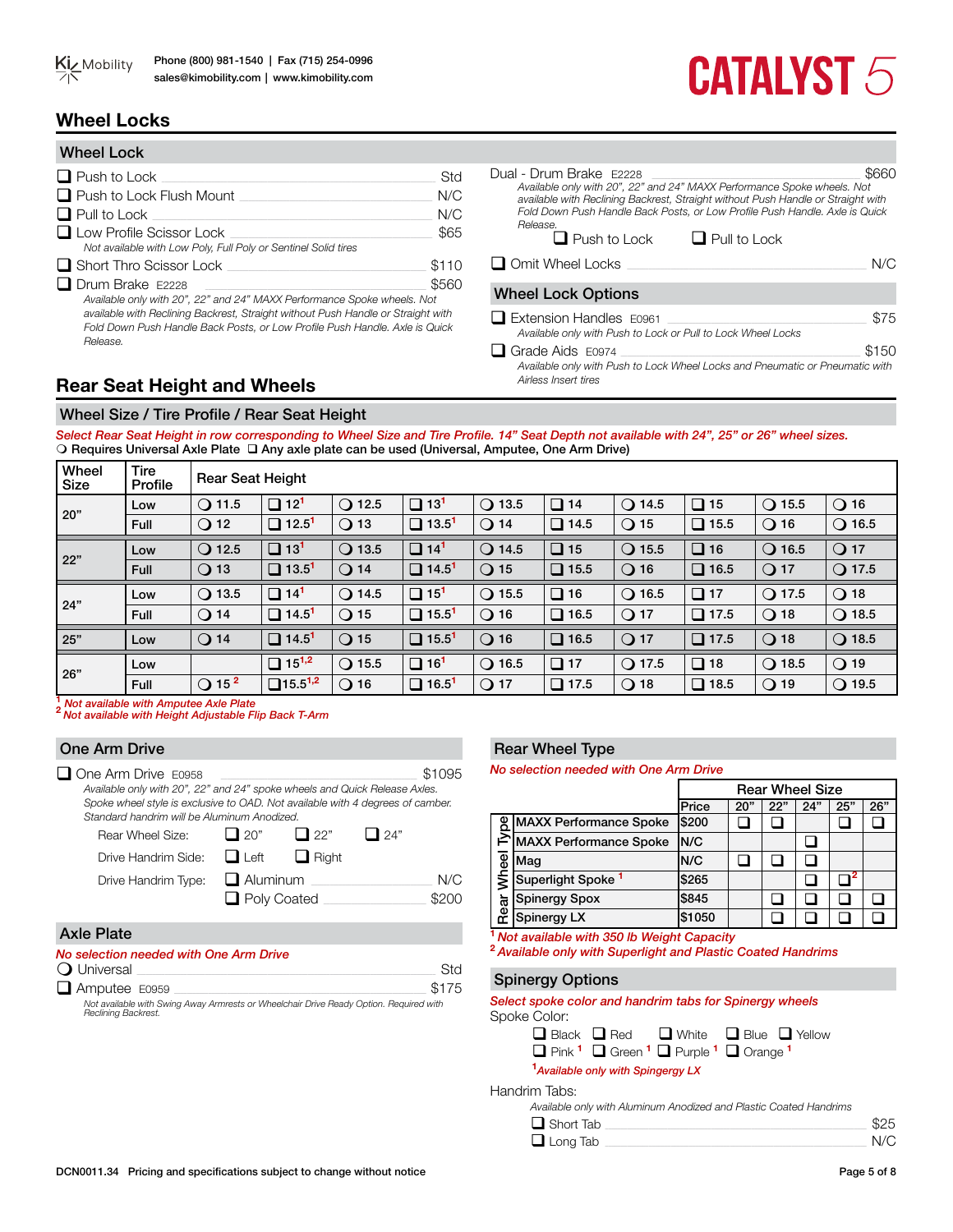# **Rear Seat Height and Wheels** continued

#### Handrim

### *No selection needed with One Arm Drive*

| <b>Standard Handrims</b>                                                                                                                                                                    |       |
|---------------------------------------------------------------------------------------------------------------------------------------------------------------------------------------------|-------|
| $\Box$ Aluminum Anodized                                                                                                                                                                    | Std   |
| Superlight Aluminum Anodized<br>Available only on 24" and 25" wheel sizes. Available only on MAXX Performance,<br>Superlight or Spinergy wheels. Not available with 350 lb Weight Capacity. | \$50  |
| $\Box$ Plastic Coated                                                                                                                                                                       | \$100 |
| Projection (8 Vertical Projections)<br>Available only with full profile tires in combination with 22"-26" MAXX<br>Performance, or 24" Mag wheel                                             | \$325 |
| $\Box$ Spinergy Flex Rim                                                                                                                                                                    | \$700 |
| Available only on 24" and 25" Spinergy LX wheels                                                                                                                                            |       |
| )mit Handrim                                                                                                                                                                                |       |

### Rear Tire Type

| $\Box$ Street Pneumatic 1 3/8" E2211, E2212<br>Not available on 25" wheel size                                  | Std   | $\Box$ Low Poly 1"<br>Not available of  |
|-----------------------------------------------------------------------------------------------------------------|-------|-----------------------------------------|
| $\Box$ Full Poly 1 3/8" E2218<br>Not available on Superlight wheel or 25" or 26" wheel sizes                    | N/C   | □ Sentinel Solid<br>Not available of    |
| $\Box$ Pneumatic with Airless Insert 1 3/8" E2211, E2213<br>Not available on Superlight wheel or 25" wheel size | \$85  | $\Box$ High Pressur<br>Not available of |
| $\Box$ Schwalbe HS-127 1 3/8" E2211, E2212<br>Available only on 24" wheel size. Not available on Mag wheel.     | \$125 | $\Box$ Schwalbe Or<br>Not available of  |
| $\Box$ Euro Trek Knobby 1 3/8" E2211, E2212<br>Available only on 24" wheel size                                 | \$95  | $\Box$ Schwalbe Ma<br>Not available of  |
| Axle                                                                                                            |       | <b>Axle Position</b>                    |

| No selection needed with One Arm Drive or Drum Brake |       |
|------------------------------------------------------|-------|
| $\Box$ Quick Release                                 | Std   |
| Quad Quick Release                                   | \$135 |
| Not available with Mag or Spinergy wheels            |       |

# **Armrests**

### Armrest

| Height Adjustable T-Arm (8.5" - 13.5") E0973                                                                                                |       |
|---------------------------------------------------------------------------------------------------------------------------------------------|-------|
| $\Box$ Desk $\_\_\_\_\_\_\_\_\_\_\_\_\_\_\_$                                                                                                | \$295 |
|                                                                                                                                             | \$295 |
| Height Adjustable T-Arm Low (7.5" - 11.5") E0973                                                                                            |       |
| If selection is not available with rear wheel and rear seat height configuration,<br>standard Height Adjustable T-Arm armrests will be used |       |
|                                                                                                                                             | \$295 |
|                                                                                                                                             | \$295 |
| Height Adjustable Flip Back T-Arm (9.5"-13.5") E0973<br>Available only with Standard Back Posts                                             |       |
| <b>□</b> Desk _________________________                                                                                                     | \$305 |
| $\blacksquare$ Full the set of $\blacksquare$                                                                                               | \$305 |
| Flip Back (10.5")                                                                                                                           |       |
| Not available with Seat Depths less than 16". Available only with Standard Back Posts.                                                      |       |
| Desk                                                                                                                                        | N/C   |
| Full                                                                                                                                        |       |

### Natural Fit Handrims

#### *Not available on 20" wheel size or 22" Mag wheel. Not recommended with Mag wheel.*

| $\Box$ Natural Fit LT Regular Grip       | \$465 |
|------------------------------------------|-------|
| $\Box$ Natural Fit Standard Regular Grip | \$445 |
| $\Box$ Natural Fit LT Super Grip         | \$515 |
| $\Box$ Natural Fit Standard Super Grip   | \$495 |
| Natural Fit LT Omit Grip                 | \$395 |
| $\Box$ Natural Fit Standard Omit Grip    | \$345 |
|                                          |       |

# Handrim Option

| 3M Micro Grip                                          | \$65 |
|--------------------------------------------------------|------|
| Not available on Plastic Coated or Projection Handrims |      |

# Full Profile Low Profile

| $\Box$ Low Poly 1" E2218                                                                               | N/C   |
|--------------------------------------------------------------------------------------------------------|-------|
| Not available on Superlight wheel, 25" or 26" wheel sizes or 350 lb Weight Cap.                        |       |
| □ Sentinel Solid Tire 1" E2218<br>Not available on Superlight wheel or 20" and 22" Mag wheels          | \$95  |
| $\Box$ High Pressure 1" E2211, E2212<br>Not available on Mag wheel                                     | \$95  |
| $\Box$ Schwalbe One 1" E2211, E2212<br>Not available on Mag wheel, 20", 22" or 26" wheel sizes         | \$135 |
| Schwalbe Marathon Plus Evolution 1" E2211, E2212<br>Not available on Mag wheel, 20" or 22" wheel sizes | \$145 |
| <b>Axle Position</b>                                                                                   |       |
| Rear Wheel Camber:<br>୨୦                                                                               |       |

| Rear Wheel Camber: $\Box$ 0°                |             | $\Box$ 2°     | $\Box$ 4°      |
|---------------------------------------------|-------------|---------------|----------------|
| Center of Gravity:                          | $\Box$ Rear | $\Box$ Center | $\Box$ Forward |
| No selection needed with Amputee Axle Plate |             |               |                |

# Angle Adjustable Locking Extendable Flip Up E0973

| Available only with Depth Adjustable and Reclining Back Posts         |       |
|-----------------------------------------------------------------------|-------|
| $\Box$ Desk                                                           | \$275 |
| $\Box$ Full                                                           | \$275 |
| Swing Away (10.5" - 12.5") E0973                                      | \$225 |
| Available only with Standard Back Posts. Not available with Arm Pads. |       |
| $\Box$ Swing Away with Side Guard (10.5" - 12.5") E0973               | \$300 |
| Available only with Standard Back Posts. Not available with Arm Pads. |       |
| $\Box$ Omit Armrests                                                  | N/C   |
|                                                                       |       |

# Arm Pad

### *Not available with Swing Away Armrests*

| $\Box$ Standard Arm Pad                                                     | N/C  |
|-----------------------------------------------------------------------------|------|
| $\Box$ Waterfall Arm Pad                                                    | \$25 |
| Available only with Height Adjustable T-Arm and Height Adjustable T-Arm Low |      |
| $\Box$ Foam Grip                                                            | N/C  |
| Available only with Angle Adjustable Locking Extendable Flip Up Armrest     |      |

DCN0011.34 Pricing and specifications subject to change without notice Page 6 of 8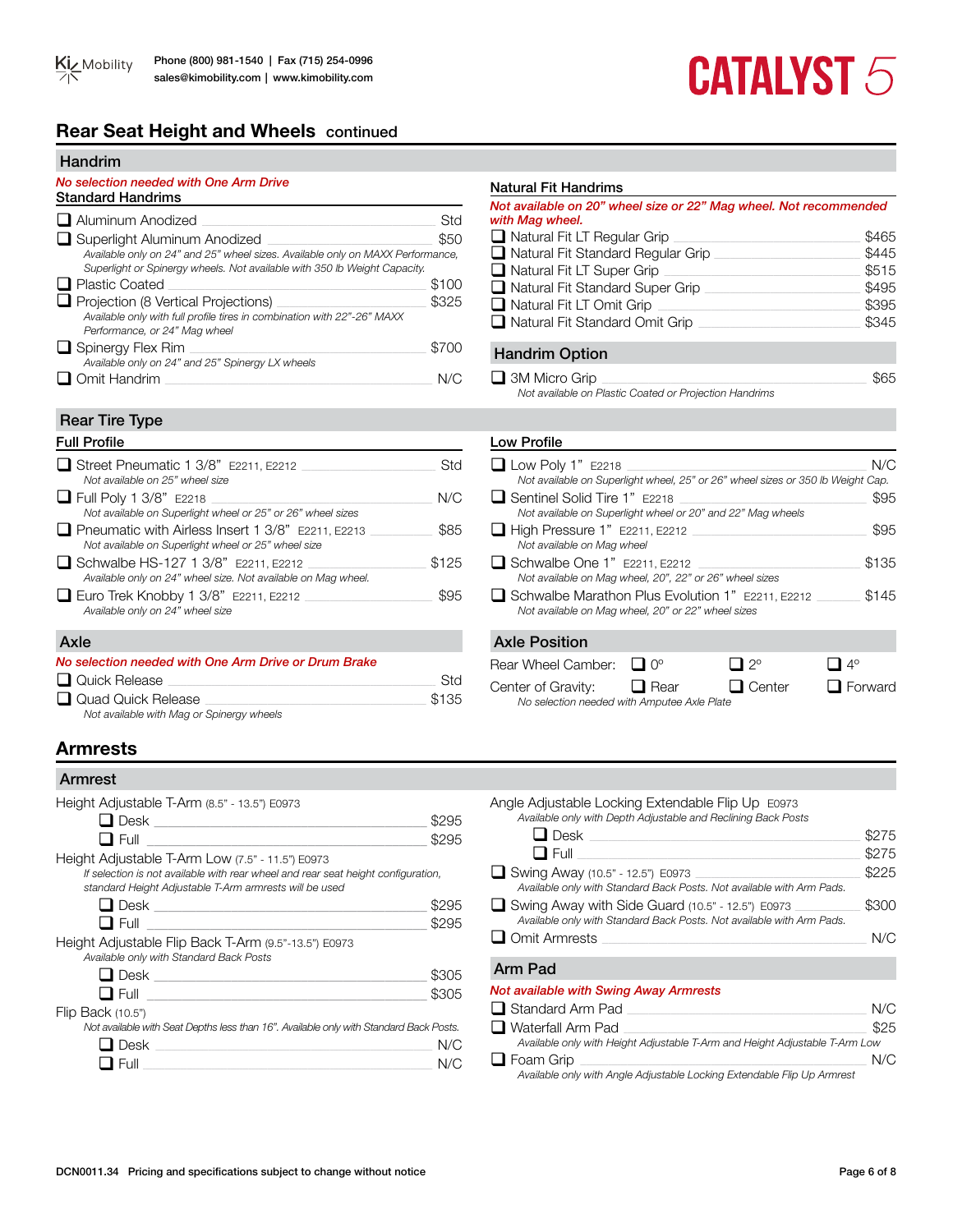

# **Accessories**

| Removable Side Guard                                                           |                     |
|--------------------------------------------------------------------------------|---------------------|
| Not available with T-Arms, Flip Back or Swing Away with Side Guard             |                     |
| <b>Armrests</b><br>Composite Side Guards K0108                                 | \$145               |
| Aluminum Straight K0108                                                        |                     |
|                                                                                | \$195               |
| □ Black Matte <u>_____________________________</u><br>$\Box$ Match Frame Color | \$245               |
| Not available with Hydrographics or Titanium Frame                             |                     |
| Aluminum Adjustable Fender with Foam Pad K0108                                 |                     |
| ■ Black Matte <u>_____________________________</u>                             | \$275               |
| □ Match Frame Color                                                            | \$325               |
| Not available with Hydrographics or Titanium Frame                             |                     |
| □ Carbon Fiber Adjustable Fender K0108                                         | \$485               |
| <b>Pelvic Positioning Belt</b>                                                 |                     |
| $\Box$ 1 1/2" Auto Buckle $E$ 0978                                             | \$80                |
| 11/2" Padded Auto Buckle E0978                                                 |                     |
| 2" Airline Buckle E0978                                                        | \$110               |
| Bodypoint Evoflex - Pelvic Stabilizer E0978                                    | $\frac{1}{2}$ \$188 |
| Size: $\Box$ Small (16-24") $\Box$ Medium (19-29") $\Box$ Large (25-37")       |                     |
|                                                                                | \$108               |
| Bodypoint Belt Mounting Kit<br>Style: ■ Bracket ■ Band Clamp 1"                |                     |
| $O2$ Holder                                                                    |                     |
| Not available with Depth Adjustable Rear Frame                                 |                     |
| $O2$ Holder $E2208$                                                            | \$295               |
| $\Box$ Right Side $\Box$ Left Side                                             |                     |

# **Color**

*Frame Color not available with Titanium Frame Option*

| Gloss Frame Finish           |     |
|------------------------------|-----|
| $\Box$ Black                 | N/C |
| $\Box$ Blue Skies            | N/C |
| $\Box$ Bubblegum Pink $\Box$ | N/C |
| $\Box$ Candy Blue            | N/C |
| $\Box$ Candy Purple $\Box$   | N/C |
| $\Box$ Candy Red $\Box$      | N/C |
| $\Box$ Copper $\Box$         | N/C |
| $\Box$ Granny Smith $\Box$   | N/C |
| $\Box$ Metallic Orange       | N/C |
| $\Box$ Yellow                | N/C |

# Matte Frame Finish

| $\Box$ Charcoal Gray $\_$    | N/C |
|------------------------------|-----|
| $\Box$ Emerald Green         | N/C |
| $\Box$ Iridescent Burgundy   | N/C |
| $\Box$ Iridescent Navy       | N/C |
| $\Box$ Military Green $\Box$ | N/C |
| $\Box$ Retro Red             | N/C |
| $\Box$ Royal Blue            | N/C |
| $\Box$ Shadow Black          | N/C |
| $\Box$ Smooth White          | N/C |

# **CATALYST 5**

# Other Accessories  $\Box$  Tool Kit  $\Box$ q Removable Underseat Pouch \_\_\_\_\_\_\_\_\_\_\_\_\_\_\_\_\_\_\_\_\_\_\_\_\_\_\_\_\_\_\_\_\_\_\_\_\_\_\_\_\_\_\_\_\_\_\_\_\_\_\_\_\_\_\_\_ \$50 q Pediatric Ki Mobility Backpack \_\_\_\_\_\_\_\_\_\_\_\_\_\_\_\_\_\_\_\_\_\_\_\_\_\_\_\_\_\_\_\_\_\_\_\_\_\_\_\_\_\_\_\_\_\_\_\_\_\_\_\_\_\_ \$50 q Ki Mobility Backpack \_\_\_\_\_\_\_\_\_\_\_\_\_\_\_\_\_\_\_\_\_\_\_\_\_\_\_\_\_\_\_\_\_\_\_\_\_\_\_\_\_\_\_\_\_\_\_\_\_\_\_\_\_\_\_\_\_\_\_\_\_\_\_\_\_\_\_\_\_\_\_\_ \$65 q Luggage Carrier \_\_\_\_\_\_\_\_\_\_\_\_\_\_\_\_\_\_\_\_\_\_\_\_\_\_\_\_\_\_\_\_\_\_\_\_\_\_\_\_\_\_\_\_\_\_\_\_\_\_\_\_\_\_\_\_\_\_\_\_\_\_\_\_\_\_\_\_\_\_\_\_\_\_\_\_\_\_\_\_\_ \$85 *Not available with PRO ELR or Residual Limb Support* **Q** Black Neoprene Impact Guards \_\_\_\_\_\_\_\_\_\_\_\_\_\_\_\_\_\_\_\_\_\_\_\_\_\_\_\_\_\_\_\_ \$90 q Clear Spoke Guards K0065 \_\_\_\_\_\_\_\_\_\_\_\_\_\_\_\_\_\_\_\_\_\_\_\_\_\_\_\_\_\_\_\_\_\_\_\_\_\_\_\_\_\_\_\_\_\_\_\_\_\_\_\_\_\_\_\_\_\_\_ \$115 *Not available with Mag wheel* q Black Spoke Guards K0065 \_\_\_\_\_\_\_\_\_\_\_\_\_\_\_\_\_\_\_\_\_\_\_\_\_\_\_\_\_\_\_\_\_\_\_\_\_\_\_\_\_\_\_\_\_\_\_\_\_\_\_\_\_\_\_\_\_\_ \$115 *Not available with 20" wheel size or Mag wheel* q Cane and Crutch Holder \_\_\_\_\_\_\_\_\_\_\_\_\_\_\_\_\_\_\_\_\_\_\_\_\_\_\_\_\_\_\_\_\_\_\_\_\_\_\_\_\_\_\_\_\_\_\_\_\_\_\_\_\_\_\_\_\_\_\_\_\_\_\_ \$195 Anti-Tip **Q** Rear Anti-Tips E0971 **Q** Rear Anti-Tips E0971 Swing-In Anti-Tip E0971 *Not available with 350 lb Weight Capacity or Reclining Back Post*  $\Box$  Single - Left  $\Box$ *Not available with left side O<sub>2</sub> Holder*  q Single - Right \_\_\_\_\_\_\_\_\_\_\_\_\_\_\_\_\_\_\_\_\_\_\_\_\_\_\_\_\_\_\_ \$155 *Not available with right side*  $O<sub>2</sub>$  *Holder*<br> **Q** Pair **□** Pair  $\frac{1}{\sqrt{2\pi}}$  **S310 Q** Omit Rear Anti-Tips **Quarter Anti-Tips N/C**

# Hydrographics Hydrographics \_\_\_\_\_\_\_\_\_\_\_\_\_\_\_\_\_\_\_\_\_\_\_\_\_\_\_\_\_\_\_\_\_\_\_\_\_\_\_\_\_\_\_\_\_\_\_\_\_\_\_\_\_\_\_\_\_\_\_\_\_\_\_\_\_\_\_\_\_\_\_\_\_\_\_\_\_\_\_\_\_\_\_\_\_\_\_\_\_ \$695 AOR1 (Desert Digital Camo)  $\Box$  Pink Camo  $\Box$  Muddy Girl NEXT Camo **Q** Carbon Fiber<sup>1</sup> □ Zebra<sup>1</sup> **<sup>1</sup>***Select Hydrographics Base Color. Zebra not available in Black.* Hydrographics Base Color \_\_\_\_\_\_\_\_\_\_\_\_\_\_\_\_\_\_\_\_\_\_\_\_\_\_\_\_\_\_\_\_\_\_\_\_\_\_\_\_\_\_\_\_\_\_\_\_\_\_\_\_\_\_\_\_\_\_\_\_\_\_\_\_\_\_\_\_ N/C  $\Box$  Black  $\Box$  Blue  $\Box$  Granny Smith  $\Box$  Pink  $\Box$  Purple  $\Box$  Red

q IV Pole \_\_\_\_\_\_\_\_\_\_\_\_\_\_\_\_\_\_\_\_\_\_\_\_\_\_\_\_\_\_\_\_\_\_\_\_\_\_\_\_\_\_\_\_\_\_\_\_\_\_\_\_\_\_\_\_\_\_\_\_\_\_\_\_\_\_\_\_\_\_\_\_\_\_\_\_\_\_\_\_\_\_\_\_\_\_\_\_\_\_\_\_\_\_\_\_\_ \$275 *Available only with Curved Rear Frame Type and Straight Back Posts*

# Colored Anodizing Package

*Select desired color. If no selection is made, black will be used.* 

|       | <b>Option</b>       | <b>Standard Caster</b><br>Housing <sup>2</sup> | Caster Fork <sup>3</sup> | Axle Plate 4 |  |  |  |
|-------|---------------------|------------------------------------------------|--------------------------|--------------|--|--|--|
|       | Retail              | \$75                                           | \$75                     | \$75         |  |  |  |
| Color | Black <sup>1</sup>  |                                                |                          |              |  |  |  |
|       | <b>Blue</b>         |                                                |                          |              |  |  |  |
|       | <b>Bright Green</b> |                                                |                          |              |  |  |  |
|       | Gold                |                                                |                          |              |  |  |  |
|       | Orange              |                                                |                          |              |  |  |  |
|       | Pewter              |                                                |                          |              |  |  |  |
|       | Pink                |                                                |                          |              |  |  |  |
|       | Purple              |                                                |                          |              |  |  |  |
|       | Red                 |                                                |                          |              |  |  |  |

**<sup>1</sup>** *Black is no charge* **<sup>2</sup>** *Available only if corresponding option selection was made* **<sup>3</sup>** *Not available with 2" wide casters, Frog Legs Suspension Fork or Frog Legs II* 

*Suspension System* **<sup>4</sup>***Color Anodized not available with amputee axle plate*